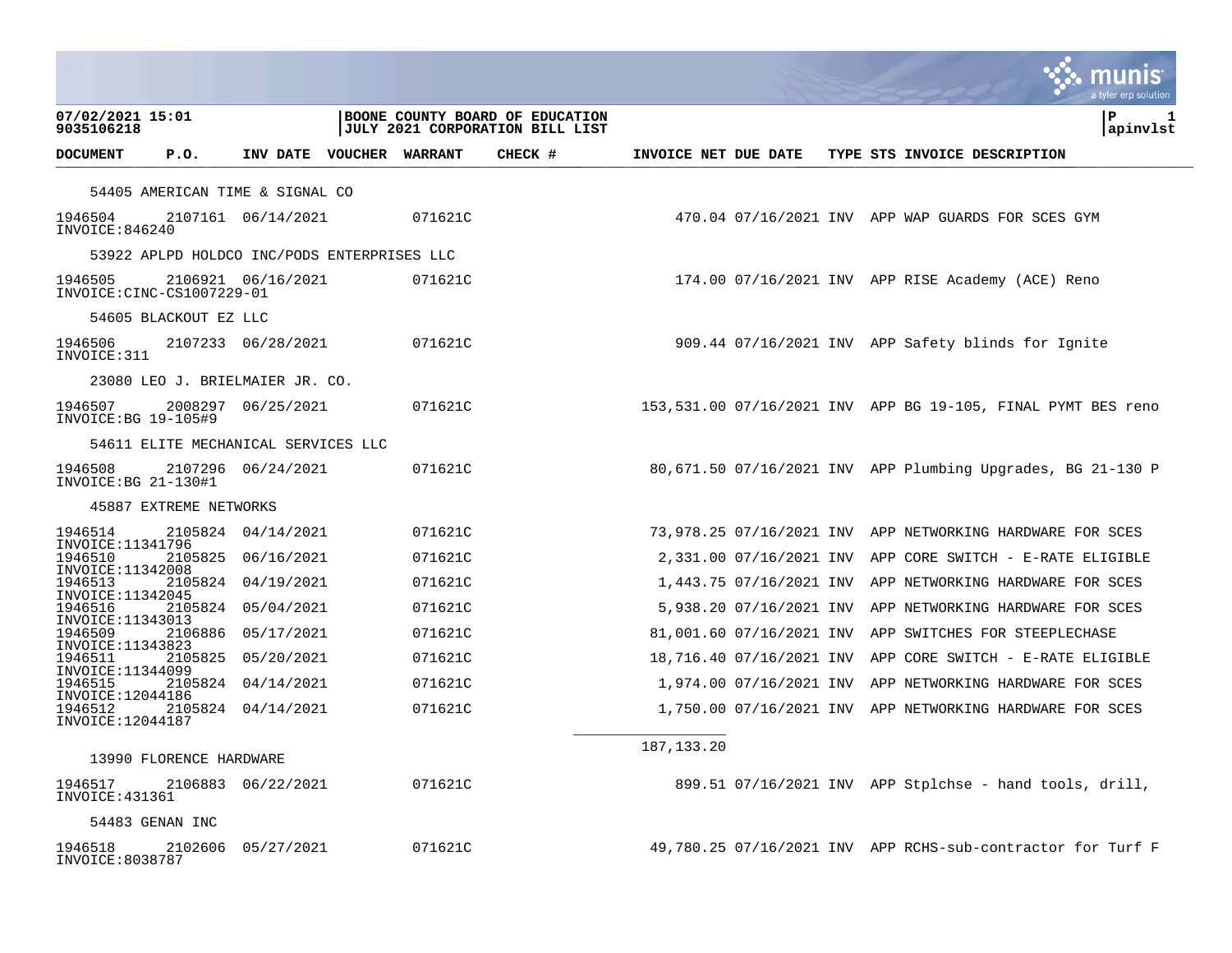|                                                          |                         |                                       |         |                                                                    |                      |                         |  |                                                             | a tyler erp solution |
|----------------------------------------------------------|-------------------------|---------------------------------------|---------|--------------------------------------------------------------------|----------------------|-------------------------|--|-------------------------------------------------------------|----------------------|
| 07/02/2021 15:01<br>9035106218                           |                         |                                       |         | BOONE COUNTY BOARD OF EDUCATION<br>JULY 2021 CORPORATION BILL LIST |                      |                         |  |                                                             | ΙP<br>2<br>apinvlst  |
| <b>DOCUMENT</b>                                          | P.O.                    | INV DATE VOUCHER WARRANT              |         | CHECK #                                                            | INVOICE NET DUE DATE |                         |  | TYPE STS INVOICE DESCRIPTION                                |                      |
|                                                          | 54365 GRAYBACH LLC      |                                       |         |                                                                    |                      |                         |  |                                                             |                      |
| 1946520                                                  | 2104329                 | 06/21/2021                            | 071621C |                                                                    |                      |                         |  | 1,138,739.82 07/16/2021 INV APP BG 20-183 PYMT #6 BCHS Reno |                      |
| INVOICE: BG 20-183 #6<br>1946519<br>INVOICE: BG 20-183#5 | 2104329                 | 06/07/2021                            | 071621C |                                                                    |                      |                         |  | 520,534.67 07/16/2021 INV APP BG 20-183 PYMT #5 BCHS Reno   |                      |
| 1946521<br>INVOICE: BG 21-131 #1                         |                         | 07/01/2021                            | 071621C |                                                                    |                      |                         |  | 1,014,300.00 07/16/2021 INV APP BG 21-131 PYMT #1 RISE RENO |                      |
|                                                          |                         | 33280 ROBERT EHMET HAYES & ASSOCIATES |         |                                                                    | 2,673,574.49         |                         |  |                                                             |                      |
| 1946522                                                  | 2106665                 | 06/03/2021                            | 071621C |                                                                    |                      |                         |  | 29,037.07 07/16/2021 INV APP RA Jones Reno, BG 21-202       |                      |
| INVOICE: 5470<br>1946523                                 |                         | 1905574 06/29/2021                    | 071621C |                                                                    |                      | 5,540.33 07/16/2021 INV |  | APP architect services for Steeple                          |                      |
| INVOICE: 5479<br>1946524                                 | 2105050                 | 06/29/2021                            | 071621C |                                                                    |                      | 3,559.26 07/16/2021 INV |  | APP CONCRETE IMPROVEMENTS, BG #21-                          |                      |
| INVOICE: 5480<br>1946525                                 | 2104420                 | 06/29/2021                            | 071621C |                                                                    |                      | 2,324.65 07/16/2021 INV |  | APP GEOTHERMAL UPGRADES, PH 2, BG2                          |                      |
| INVOICE: 5481<br>1946526                                 | 2007592                 | 06/29/2021                            | 071621C |                                                                    |                      | 4,420.00 07/16/2021 INV |  | APP HIGH SCHOOL TURF FIELDS, BG #2                          |                      |
| INVOICE: 5482<br>1946527<br>INVOICE: 5486                |                         | 2104224 06/29/2021                    | 071621C |                                                                    |                      |                         |  | 14,457.95 07/16/2021 INV APP ACE RENO, BG 21-131            |                      |
|                                                          |                         |                                       |         |                                                                    | 59, 339. 26          |                         |  |                                                             |                      |
|                                                          | 49298 HUDSON PIPING INC |                                       |         |                                                                    |                      |                         |  |                                                             |                      |
| 1946528<br>INVOICE: BG12-128 #1                          |                         | 2107305 06/28/2021                    | 071621C |                                                                    |                      |                         |  | 98,460.00 07/16/2021 INV APP PYMT #1 BG 12-128 Geothermal U |                      |
| 43454 LOWE'S                                             |                         |                                       |         |                                                                    |                      |                         |  |                                                             |                      |
| 1946531<br>INVOICE: 24930                                | 2106229                 | 06/02/2021                            | 071621C |                                                                    |                      |                         |  | 74.32 07/16/2021 INV APP Stplechs-Rakes, pruners, garde     |                      |
| 1946530<br>INVOICE: 24932                                | 2106229                 | 06/02/2021                            | 071621C |                                                                    |                      | 12.07 07/16/2021 INV    |  | APP Stplechs-Rakes, pruners, garde                          |                      |
| 1946529<br>INVOICE: 3754A                                | 2106229                 | 06/02/2021                            | 071621C |                                                                    |                      | 193.26 07/16/2021 INV   |  | APP Stplechs-Rakes, pruners, garde                          |                      |
| 1946532<br>INVOICE: 78830                                | 2106675                 | 06/30/2021                            | 071621C |                                                                    |                      | 88.00 07/16/2021 INV    |  | APP Steeplechase Art Classroom                              |                      |
| 1946533<br>INVOICE: 94594                                | 2106676                 | 05/05/2021                            | 071621C |                                                                    |                      | 298.44 07/16/2021 INV   |  | APP Stplchse-2 wheel dolly's, flat                          |                      |
|                                                          | 51767 MONOPRICE INC     |                                       |         |                                                                    | 666.09               |                         |  |                                                             |                      |
| 1946534<br>INVOICE: 21661857                             |                         | 2107159 06/08/2021                    | 071621C |                                                                    |                      |                         |  | 499.04 07/16/2021 INV APP HDMI CABLES- SCES CLASSROOMS      |                      |
|                                                          |                         | 30880 PHILLIPS SUPPLY CO INC          |         |                                                                    |                      |                         |  |                                                             |                      |
| 1946547<br>INVOICE: 230231                               |                         | 2106581 05/10/2021                    | 071621C |                                                                    |                      |                         |  | 1,375.75 07/16/2021 INV APP Steeplechase items- Jon M.      |                      |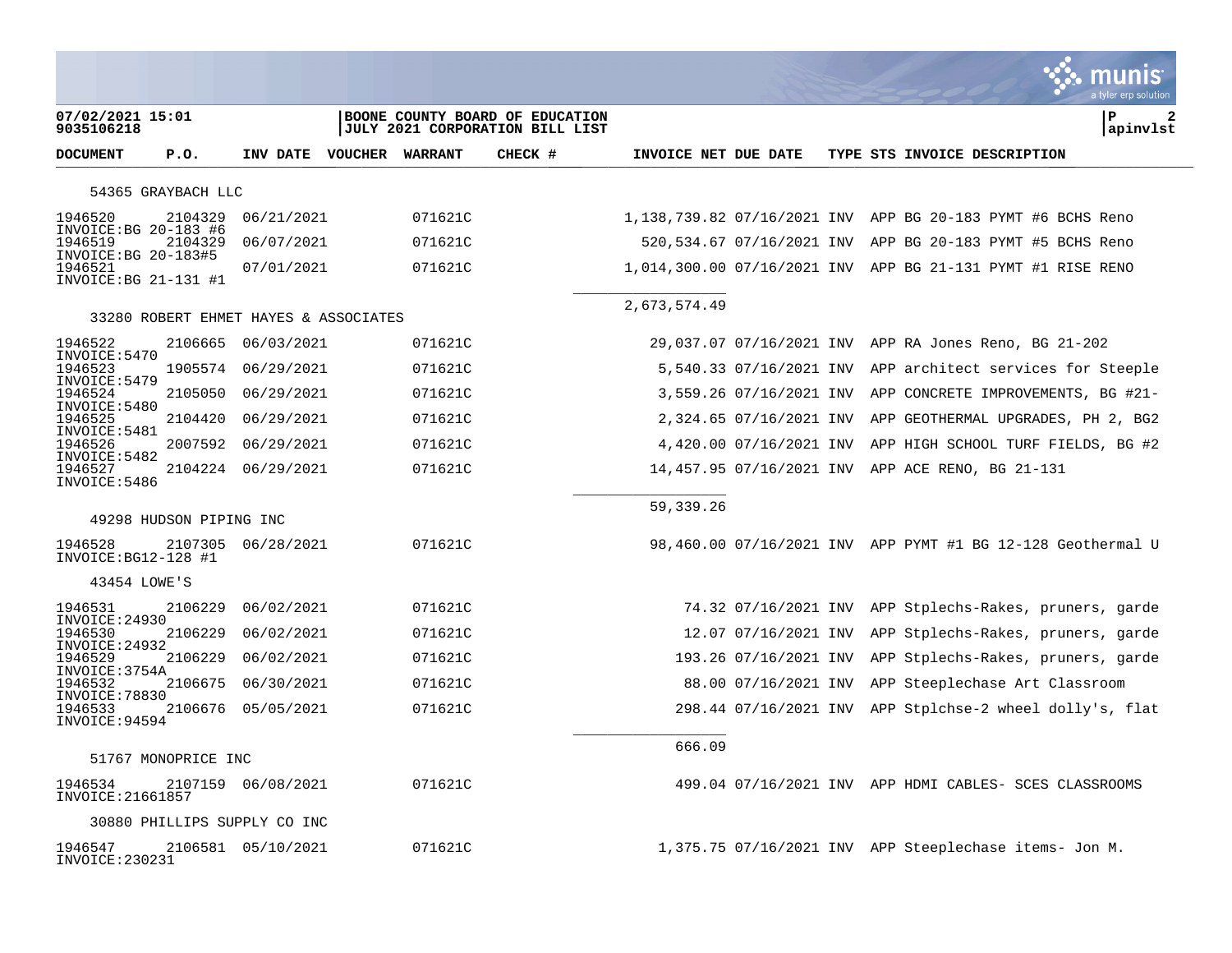|                                                                                              |                                               |                    |                |                                                                           |                      |                          |  |                                                                 | a tyler erp solution |
|----------------------------------------------------------------------------------------------|-----------------------------------------------|--------------------|----------------|---------------------------------------------------------------------------|----------------------|--------------------------|--|-----------------------------------------------------------------|----------------------|
| 07/02/2021 15:01<br>9035106218                                                               |                                               |                    |                | BOONE COUNTY BOARD OF EDUCATION<br><b>JULY 2021 CORPORATION BILL LIST</b> |                      |                          |  |                                                                 | P<br>з<br>apinvlst   |
| <b>DOCUMENT</b>                                                                              | P.O.                                          | INV DATE VOUCHER   | <b>WARRANT</b> | CHECK #                                                                   | INVOICE NET DUE DATE |                          |  | TYPE STS INVOICE DESCRIPTION                                    |                      |
| 1946548<br>INVOICE: 230231A                                                                  | 2106581                                       | 05/13/2021         | 071621C        |                                                                           |                      | 235.49 07/16/2021 INV    |  | APP Steeplechase items- Jon M.                                  |                      |
| 1946549                                                                                      | 2106581                                       | 05/17/2021         | 071621C        |                                                                           |                      | 1,007.31 07/16/2021 INV  |  | APP Steeplechase items- Jon M.                                  |                      |
| INVOICE: 230231B<br>1946550<br>INVOICE: 230231C                                              | 2106581                                       | 05/27/2021         | 071621C        |                                                                           |                      | 786.93 07/16/2021 INV    |  | APP Steeplechase items- Jon M.                                  |                      |
| 1946551<br>INVOICE: 230231D                                                                  |                                               | 2106581 06/03/2021 | 071621C        |                                                                           |                      |                          |  | 853.96 07/16/2021 INV APP Steeplechase items- Jon M.            |                      |
|                                                                                              | 51044 PSI PROFESSIONAL SERVICE INDUSTRIES INC |                    |                |                                                                           | 4,259.44             |                          |  |                                                                 |                      |
| 1946535                                                                                      |                                               | 2103444 05/31/2021 | 071621C        |                                                                           |                      |                          |  | 229.50 07/16/2021 INV APP Turf Fields, BG #20-184               |                      |
| INVOICE: 00766289<br>1946536<br>INVOICE: 00766290                                            | 2104118                                       | 05/31/2021         | 071621C        |                                                                           |                      |                          |  | 4,216.50 07/16/2021 INV APP BCHS Reno, BG #20-183               |                      |
|                                                                                              | 45520 RIEGLER BLACKTOP INC                    |                    |                |                                                                           | 4,446.00             |                          |  |                                                                 |                      |
| 1946539                                                                                      | 2107302                                       | 06/28/2021         | 071621C        |                                                                           |                      |                          |  | 329,194.80 07/16/2021 INV APP Paving 2021, BG 21-200 PYMT #1    |                      |
| INVOICE: BG 21-200 #1<br>1946537<br>$INVOICE: BG 21-201$ #1                                  | 2107304                                       | 06/28/2021         | 071621C        |                                                                           |                      |                          |  | 190,800.00 07/16/2021 INV APP Concrete Improvements, BG 21-2    |                      |
|                                                                                              | 44488 TOM SEXTON & ASSOCIATES                 |                    |                |                                                                           | 519,994.80           |                          |  |                                                                 |                      |
| 1946540<br>INVOICE: TSA37347<br>1946541<br>INVOICE: TSA37348                                 | 2107224                                       | 06/24/2021         | 071621C        |                                                                           |                      |                          |  | 3,434.35 07/16/2021 INV APP Blinds for Ignite                   |                      |
|                                                                                              | 2107223                                       | 06/24/2021         | 071621C        |                                                                           |                      |                          |  | 2,266.40 07/16/2021 INV APP Blinds for BMS                      |                      |
|                                                                                              |                                               |                    |                |                                                                           | 5,700.75             |                          |  |                                                                 |                      |
|                                                                                              | 54356 STRATEGIC COMMUNICATIONS LLC            |                    |                |                                                                           |                      |                          |  |                                                                 |                      |
| 1946542<br>INVOICE: 1525329C<br>1946543<br>INVOICE: 1525363C<br>1946544<br>INVOICE: 1525687C | 2007876                                       | 06/30/2021         | 071621C        |                                                                           |                      |                          |  | 29,893.01  07/16/2021  INV  APP WIRING  PROJECT - EES- ERATE EL |                      |
|                                                                                              | 2007875                                       | 06/30/2021         | 071621C        |                                                                           |                      | 47,948.68 07/16/2021 INV |  | APP WIRING PROJECT - NPES- E RATE                               |                      |
|                                                                                              | 2007877                                       | 06/30/2021         | 071621C        |                                                                           |                      |                          |  | $1,500.00$ 07/16/2021 INV APP WIRING PROJECT -GMS- E RATE EL    |                      |
|                                                                                              | 54484 TARGET TECHNOLOGIES INTERNATIONAL       |                    |                |                                                                           | 79,341.69            |                          |  |                                                                 |                      |
| 1946545<br>INVOICE: 22963944                                                                 |                                               | 2102607 06/07/2021 | 071621C        |                                                                           |                      |                          |  | 8,786.55 07/16/2021 INV APP RCHS-Sub-contractor for Turf F      |                      |
|                                                                                              | 51622 ZH-ZERHUSEN HOLTEN COMMISSIONING LLC    |                    |                |                                                                           |                      |                          |  |                                                                 |                      |
| 1946546<br>INVOICE: 19-268-16                                                                |                                               | 2002473 06/10/2021 | 071621C        |                                                                           |                      |                          |  | 2,150.00 07/16/2021 INV APP COMMISSIONING SERVICES - STEEP      |                      |
|                                                                                              |                                               |                    |                |                                                                           |                      | 2,150.00                 |  |                                                                 |                      |